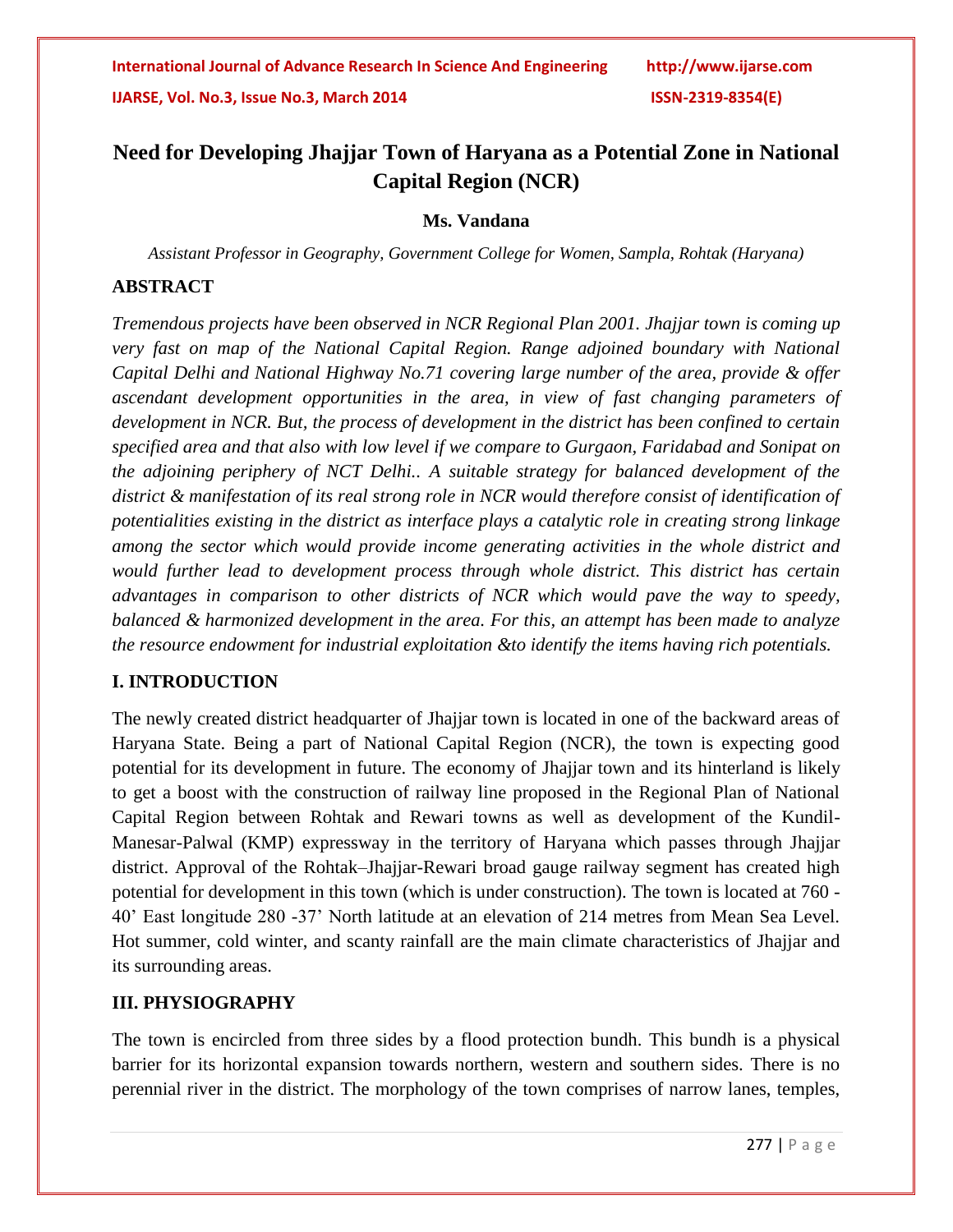# **International Journal of Advance Research In Science And Engineering http://www.ijarse.com IJARSE, Vol. No.3, Issue No.3, March 2014 ISSN-2319-8354(E)**

mosque, old dilapidated structures, linear pattern of shops and ponds etc. The town fascinates an old and shaky view in terms of vista and seems very congested due to haphazard development.



*Source: National Capital Region Plan – 2021, (NCR Planning Board)*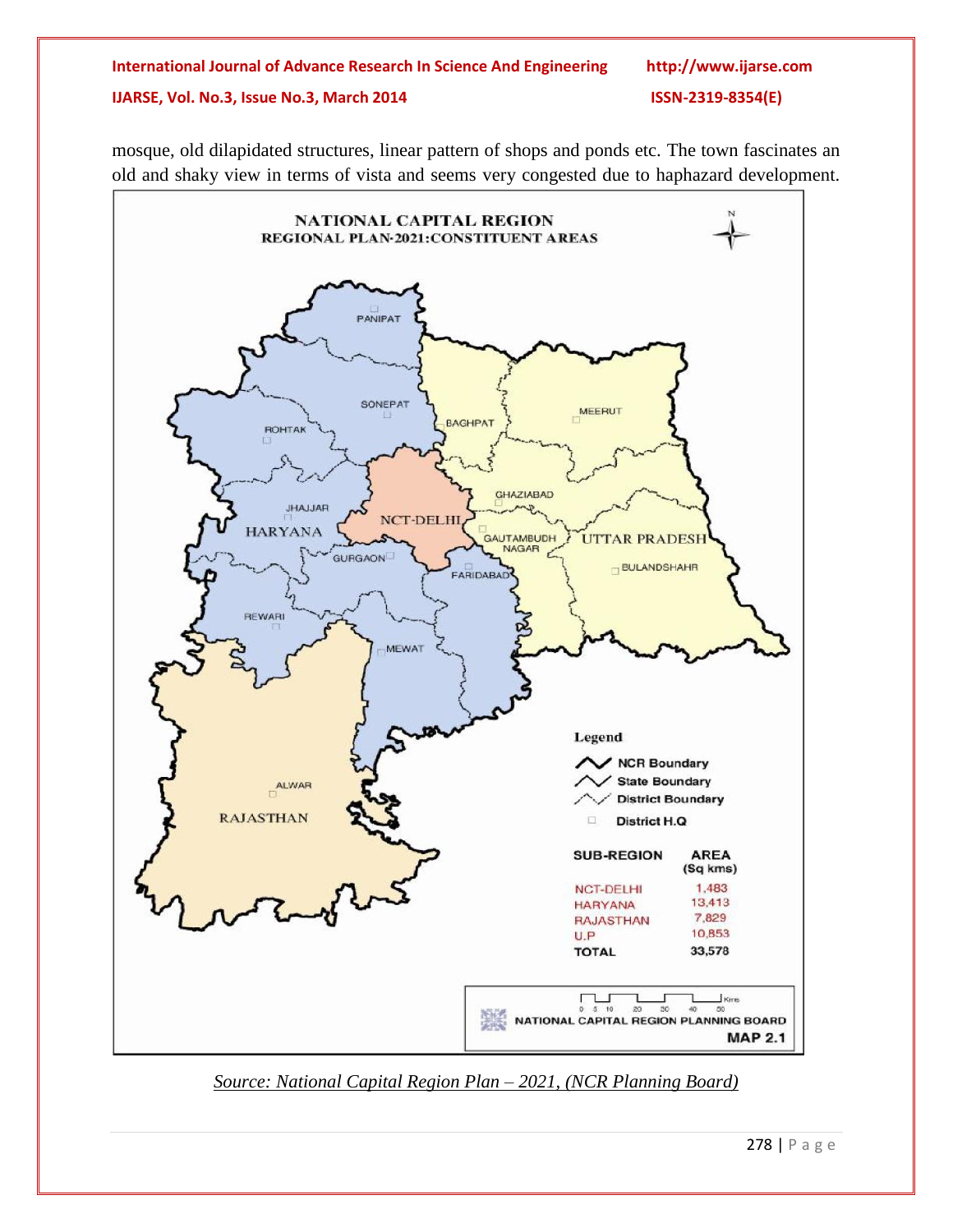## **IV. POPULATION/ DEMOGRAPHY**

As per 1991 census the town has a population of 27,693 persons. The population growth rate has been increased in the year 1991-2001 on becoming the District Headquarter. The decade wise population of town since 1991 is as per table given below. The projection of the population has been made with the view point that relatively higher level induced growth measures will be taken up for the infrastructural and spatial development combined with the decision of the railway authorities about the alignment of the Rohtak-Jhajjar-Rewari regional rail network and development of roads over the flood protection Bundh:-

| <b>Census Year</b> | <b>Population</b> | <b>Decennial Growth Rate (%)</b> |
|--------------------|-------------------|----------------------------------|
| 1991               | 27,693            |                                  |
| 2001               | 55,154            | 50.21                            |
| 2011               | 80,000*           | 68.94                            |
| 2021               | 1,84,000*         | 130.00                           |
| 2031               | $5,00,000*$       | 172.00                           |

*Source: Census of India, 2011*

**Note: \*\*\*** Population of Municipal Committee, Jhajjar is 39004 person, whereas population of rural Jhajjar (Hadbast number-100) as per census of India is 3301 person. The urbanisable limit of the development plan includes this population.

# **V. AVAILABILITY OF INFRASTRUCTURE**

With the creation of District Headquarters on 15th July, 1997, the Mini-secretariat constructed by the Government is accommodating almost all district level offices.

- $\div$  Jhajjar is having important institutions such as two degree colleges, one polytechnic and Kendriya Vidyalaya, All India Handicrafts Weaving Centre, a new artistic ceramic training centre, beside a 100 bedded general hospital.
- There are three water works in the town and the total storage capacity of these is approximately 600 lac gallons and 100-110 litre per capita per day of water is being supplied to the city.
- The sewage and storm water of the town is being pumped into an open drain known as Jhajjar Link Drain which was constructed in 1978 after the floods of 1977, flowing along the existing ring bundh which ultimately is disposed off into drain number 8 in the form of untreated sewer. The present capacity of the above drain is 100 cusecs and is designed to carry the storm water only.
- $\hat{\mathbf{v}}$  There is an existing 132 kilovolts electric sub-station on Gurgaon road which can serve the town upto 1 lac population There is also 33 kilo-volts electric sub-station near the town with a 6 mega- volts load and it is being upgraded into 12.6 mega-volts to meet the deficit demand by adjusting it within the existing substation.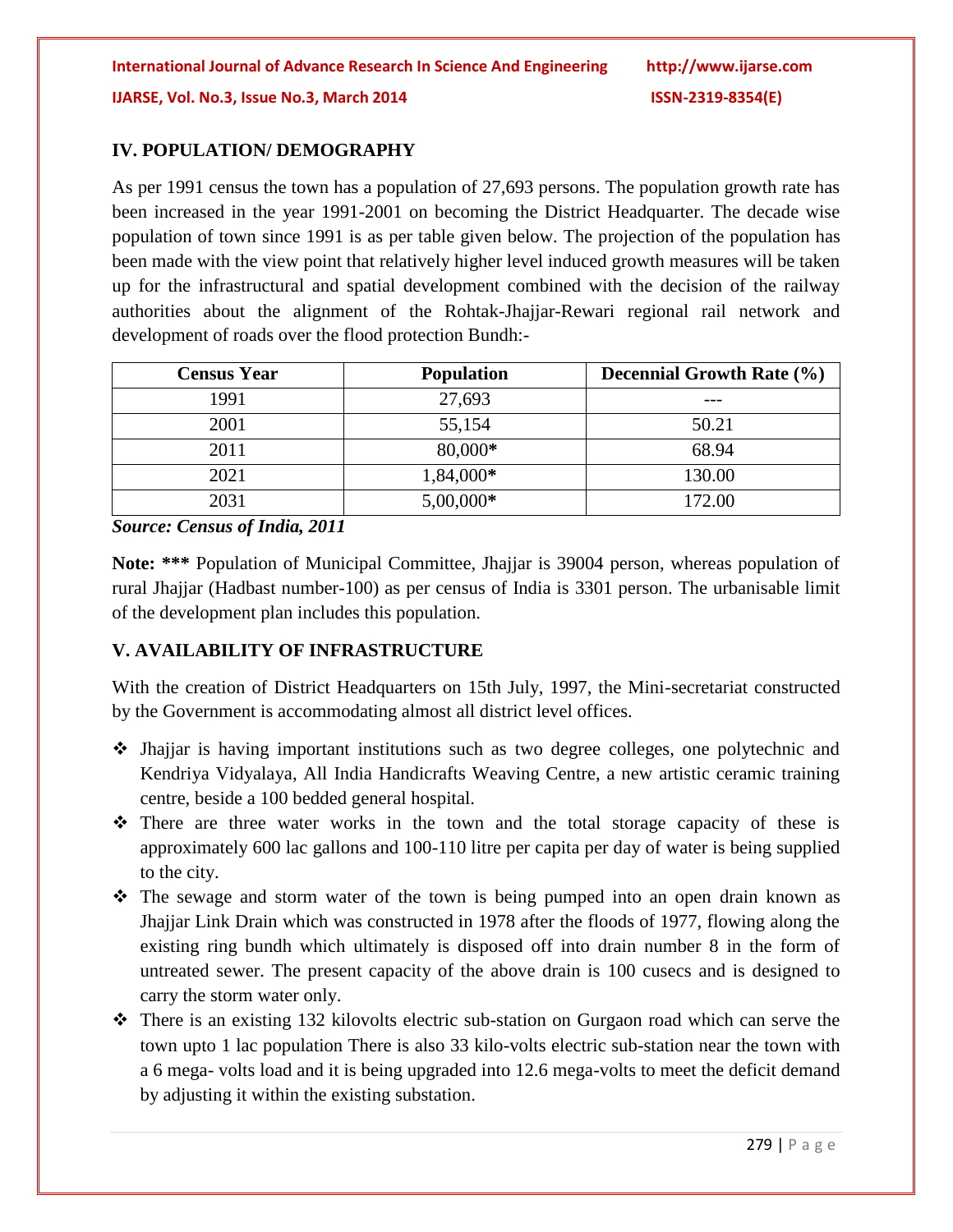- The town is well linked with surrounding districts of Rohtak, Sonepat, Gurgaon, Rewari, Bhiwani as well as with Delhi State via Bahadurgarh and Badli through National Highway and State Highway respectively.
- An area of 81 acres earlier acquired under Mandi Township Programme is now being developed by the Haryana Urban Development Authority (HUDA) for the purpose of grain market, Sabji Mandi (Vegetable Market), Local shopping centre and a site for Mini-Secretariat as well as Administrative and Judicial Residential Complex on the Jhajjar – Gurgaon road Sector-6 is developed by HUDA especially for defence persons.
- $\cdot$  National Highway number 352 passes through the town, which is one of the busiest heavy vehicular traffic National Highways of the north India since, the entry of non-Delhi bound traffic of National Highway number 8 (Delhi-Mumbai) to north Indian states has been diverted through this National Highway widening/upgrading of this National Highway is under progress.
- Development work of the Kundli-Manesar-Palwal (KMP) expressway in the territory of Haryana which passes through Jhajjar District, has been taken up by HSIIDC (Haryana State Industrial and Infrastructural Development Corporation). This Express way is approximately 15 kilometres towards east of the town.
- The Rohtak-Jhajjar-Rewari Broad Gauge railway segment has been approved in 2006 and its development work has been started and is nearing completion. This railway link will open new avenues of industrial and infrastructural development in this industrially backward town.

# **VI. CHANGE IN DEVELOPMENT POTENTIAL OF JHAJJAR**

Although the location of Jhajjar town, which is a District Headquarter and is on the National Highway number-352, but the coming up of the Rohtak-Jhajjar–Rewari broad gauge Regional Rail Network alignment its towards west development of Kundli-Manesar-Palwal (KMP) Expressway in the close vicinity (approximately 15 kilomenters away) towards East to this District Headquarter four laning of Rewari- Jhajjar-Rohtak- (National Highway number. 352) widening of the state Highways linking Jhajjar with Bahadurgarh, Badli, Gurgaon, Dadri, Beri, Sampla has increased the connectivity of the town leading to high potential for industrial and urban development through induced growth. New railway alignment and development of the road over the western flood protection bundh of Jhajjar town has required special planning measures towards west and south, beyond the bundh, to control the haphazard and unplanned development.

- **Induced Economic Activities:**Keeping in view the possibilities of a large number of industries and Special Economic Zone in the vicinity, there is necessity of setting up a Transport Nagar and other infrastructure like wholesale heavy material markets.
- **Necessity for Railway Line between Rohtak and Rewari:**As per National Capital Region Regional plan, provision of Rohtak-Rewari railway line has been made in the Jhajjar plan on which developmental work has been started.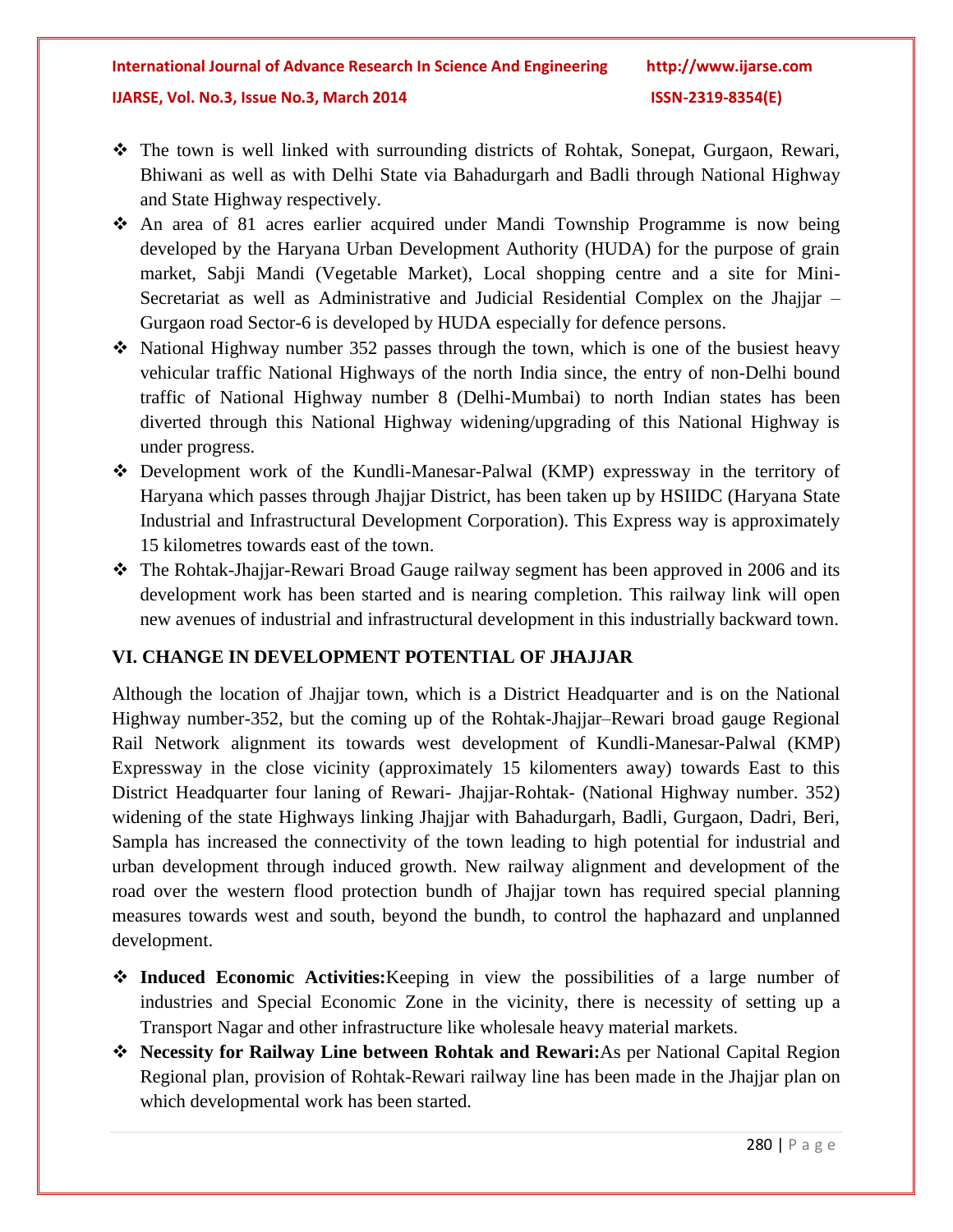- **Necessity for Eastern and Western Periphery Road:**Keeping in view the proposed extended urbanisable limits, the eastern and western periphery road have been proposed to cope up with the problem of traffic congestion for further expansion of the town.
- **Provision of Bridges for Proper Transportation:**For smooth Flow of traffic between the various transportation components of the existing and proposed town and to provide unhindered traffic, provisions of rail over bridges have been made in the development plan wherever required.
- **Four Laning of National Highway and Grid Roads:**Four laning /up gradation of National Highway number 352 has been proposed in this plan. As per National Capital Region Plan four laning of Grid Roads is to be carried out and the work of upgradation has already been started.
- **Amendments in Published Revised Draft Development Plan:**Specific amendments are required in the Revised Draft Development Plan as per local and temporal development/requirement/future needs of the town and feasibility depending upon the site conditions.

### **VII. CONSTRAINTS OF URBAN DEVELOPMENT IN JHAJJAR TOWN**

- **Flood:** The South-West and North-West parts of Jhajjar town including surrounding areas in these directions are heavily prone to floods due to existence of saucer like depression, rain water accumulates in aforesaid depressions/low lying areas. Due to this problem of floods, this town had experienced outmigration to other urban centres and this factor has acted as a deterrent for establishment of new industrial or commercial activities as well as expansion of the existing town. A Bundh/barrier in the form of the western periphery road has been proposed and constructed to safeguard this area from floods.
- **Non-availability of potable underground water:**Availability of good quality of surface or ground water is essential for the expansion of agriculture, industry as well as urbanization. However, in Jhajjar town, by and large quality of ground water is brackish. The surface water is also limited to its source which lies outside the state. It is therefore, imperative to provide canal based water supply to the town.
- **Non accessibility though rail network:**The accessibility through rail network is essential for the development of an urban centre. Since Jhajjar town is not connected through any rail network, therefore, this town could not become an attraction for new industrial and commercial units. Hence, the small market of jhajjar town is catering only to the agrarian demand of its hinter land. Now, the Rohtak - jhajjar- Rewari Railway segment has been approved which is at completion stage.
- **Poor infrastructure:** The availability of higher order of infrastructure is essential for the healthy growth of town. Since, Jhajjar town has attained the status of District Headquarter in 1997, therefore, district level infrastructure is yet to be created in this town.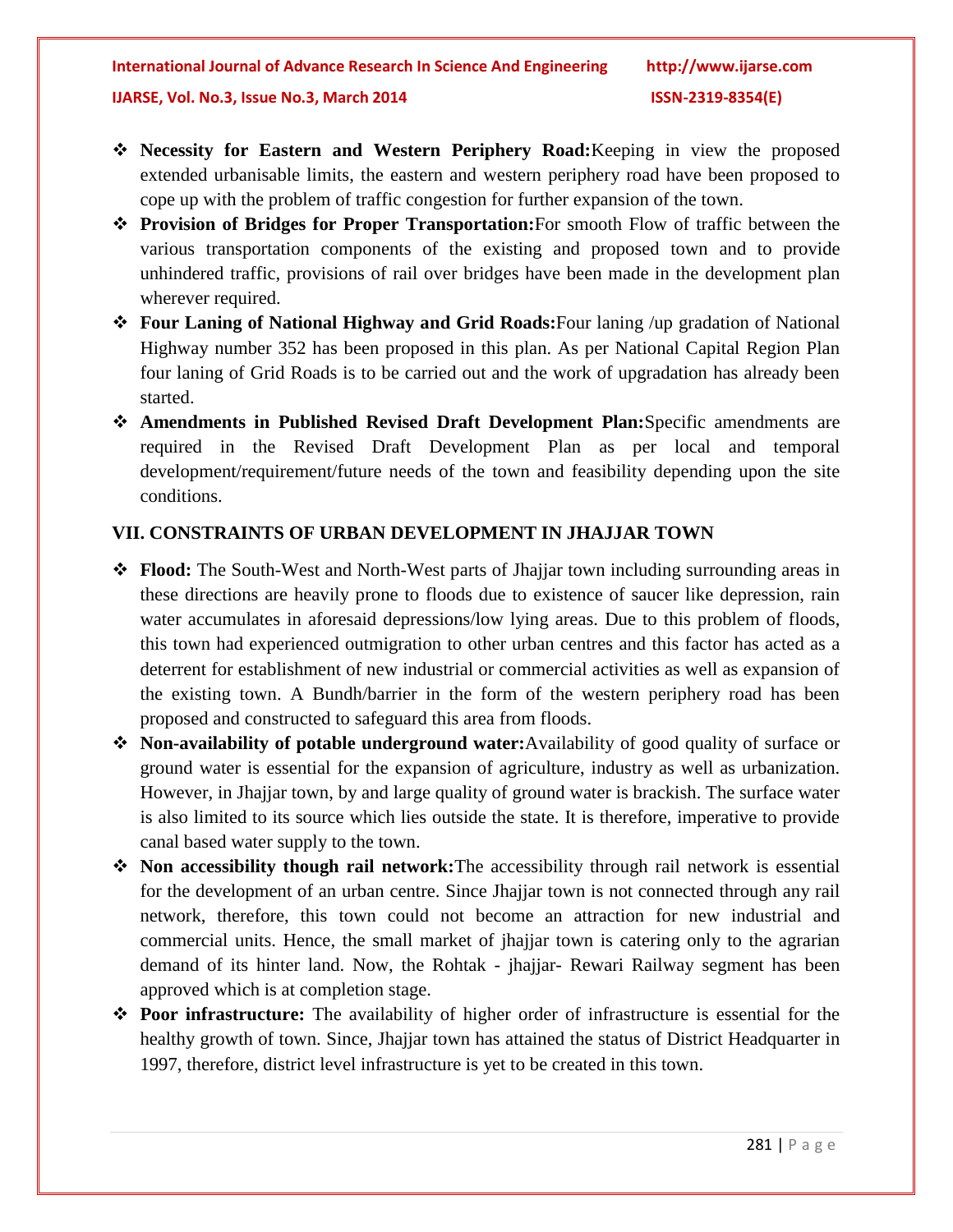**Poor Economic Base:**The Jhajjar town does not possess any sound economic base due to aforesaid reasons which has resulted in out-migration of population.

### **VIII. EXISTING TRANSPORTATION NETWORK**

As earlier stated Jhajjar town falls in the National Capital Region and has good potential of population increase. The town is well linked with Rohtak, Rewari, Bhiwani, Bahadurgarh, Gurgaon and Delhi. National Highway number 71(Rewari-Rohtak) also passes through this town providing good connectivity to other areas. Rohtak-Rewari railway line is also under construction.

## **IX. ECONOMIC BASE OF THE TOWN/ FUNCTIONAL STATUS**

The hinter land of Jhajjar town is primarily dominated by agricultural sector of economy. Jhajjar town is still holding agrarian character. The 1991 census reveals that 28.6% of its total main workers are engaged in agriculture and its related activities. Only 16.28% of total main workers are engaged in manufacturing, processing, servicing and repairs including household industry. Remaining 55.12% of its total workers are engaged in tertiary sector i.e. trade and commerce, transport and communication and the services.

## **X. DEVELOPMENT PLAN FOR DIFFERENT LAND USE SECTORS**

- **Residential:** Jhajjar town has been proposed to be developed for projected population of 5 lakh persons by 2031 AD. Residential areas provided in the draft development plan are 1868.82 hectares. The sectors proposed for residential purpose are sector-5 part, 6, 7 part, 8, 9, 9-A, 11, 12, 12-A, 13, 14, 19 P, 20P, 21P, 25P, 27, 28, 29, 30P, 32P, 33, 34P, 35P, 36 and 37 (part). These sectors have been proposed to be developed on the neighborhood planning concepts with net residential density of 300 persons per hectare.
- **Commercial:** An area of 282.19 hectares has been proposed to be developed for commercial use in sector-1 part, 10 part, 14 A part, 17 part, 21 part, 30 part, 32 part and belt in sector-25. The above said commercial area also includes, the areas earmarked for local vegetable and fruit market and local grain market already developed in Mandi Township Area. In addition a commercial pocket on Badli road for vegetable market and other commercial activities has been proposed to cater the needs of Jhajjar and surrounding areas. A site for Anaj Mandi and other commercial activities on Kosli road in sector 14A has been proposed in view of the vicinity of railway station and hinter land towards west.
- **Industrial**: The Regional plan recommends the shifting of industries from non conforming areas of Delhi to various towns of National Capital Region. The Hon'ble Supreme Court of India has also banned the functioning of some of the industries in Delhi area and has given directions to participating states of National capital Region including Haryana, for relocating such industries, in their territories, keeping in view, the aforesaid National Capital Region policy and direction of the Hon'ble Supreme Court of India, it is expected that Jhajjar town would also attract industries as its potentiality for industrial development has increased due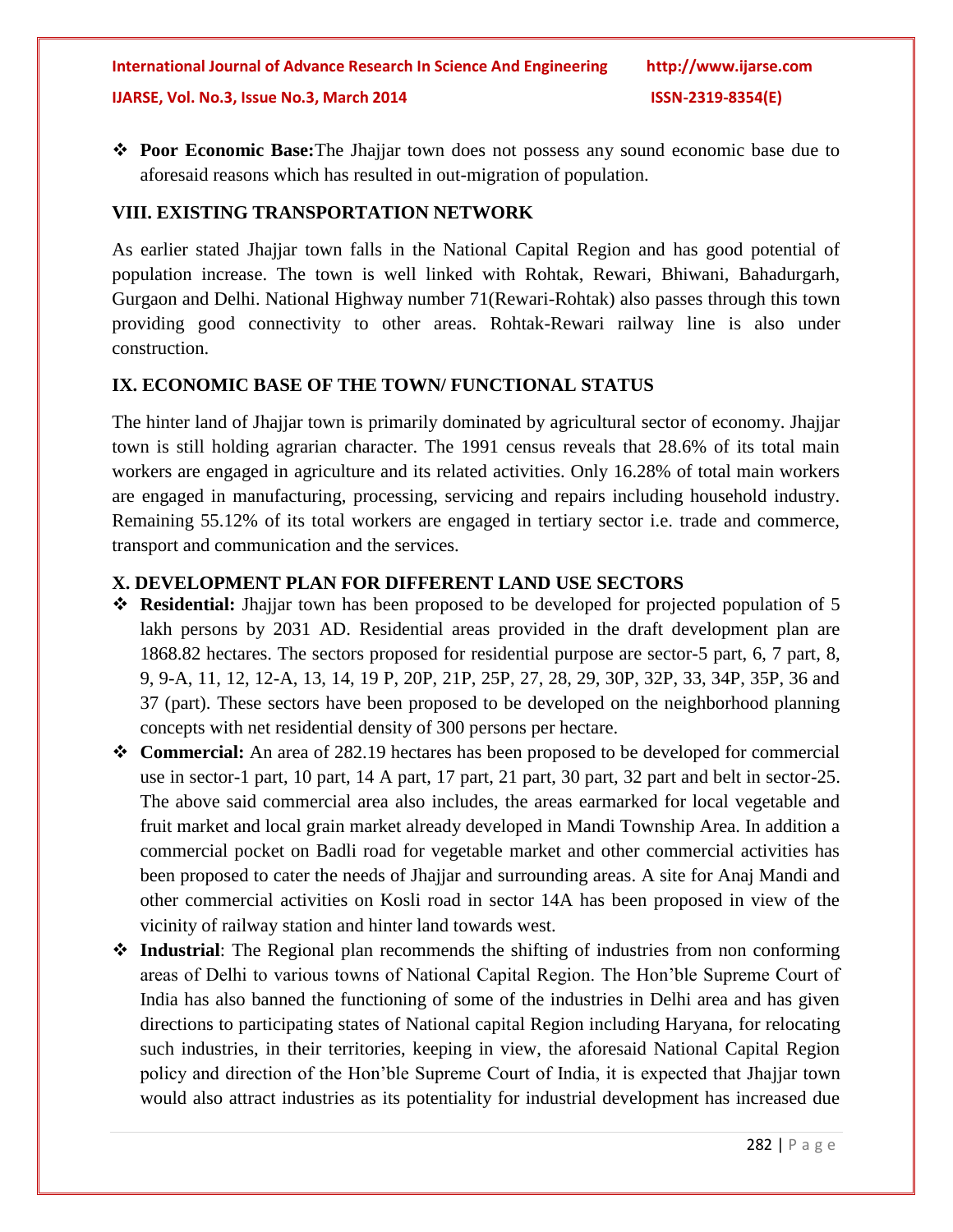to start of development of Rewari-Jhajjar-Rohtak Regional rail network. Keeping in view the aforesaid facts, an area of 677.82 hectares have been earmarked for industrial purpose in sector No-15, 16, 18, 19 part, 39, 40 and 41 of the Draft Development Plan.

- **Transport and Communication**: The Rewari-Jhajjar-Rohtak-Panipat road has already been declared as National Highway number-352. A periphery road of 75 metres has been proposed all around the town to decongest Jhajjar from through traffic. Rewari-Jhajjar-Rohtak has been proposed to be widened up 60 metres considering the high traffic volume in future. A broad gauge Rewari-Jhajjar-Rohtak rail link has also been proposed towards western side of the existing town as per National Capital Region Transportation plan, which will connect Jhajjar with Delhi-Rohtak and Delhi-Jaipur rail links and development of this line is in progress. With the implementation of aforesaid road rail networks, Jhajjar town will emerge as an important transportation mode. Railway yard and sidings has been proposed near the railway station in sector-13-A, 14-A part, 17 part, 20 part and belts in sector-32, 35, 37 and 38 along railway line/station. The bus stand has been provided on the Jhajjar-Rohtak road (National Highway number. 352) in sector-10. In all an area of 780.12 hectares would be developed under transportation and communication use. Transport Nagar has been proposed in sector-17. Jhajjar- Badli-Delhi and Jhajjar-Farukhnagar-Gurgaon road have been proposed as 75 metre wide.
- **Public Utilities:** An area of about 338.84 hectares has been proposed for the development of public utility services like provision of water supply, electric grid sub-station and disposal work etc. in addition to the existing 132 kilovolts sub-station, located on Jhajjar-Gurgaon road, another substation has been proposed on Jhajjar-Bahadurgarh road in sector 19 (part), 26 (part), 34 (part) & 35 (part) as per requirement of the Electricity Department. The capacity of existing Jhajjar out-fall drain is to be enhanced to carry sewerage and storm water of the town for its ultimate fall in drain number 8. Three sites for disposal works each on Jhajjar-Gurgaon road, near periphery road on Rankhanda link drain and in sector-10 respectively have been proposed. An already developed sewerage disposal site on Kosli road has been incorporated in the plan.
- **Public and Semi-Public:** Jhajjar town is one of the important National Capital Region towns which would also accommodate some of the offices and institutions proposed to be shifted out of Delhi. Keeping in view this factor and the further demand of Jhajjar town, an area of 478.54 hectares has been proposed to be developed for public and semi-public uses in sector-1 (part), 10 (part), 22, 23, 24, 26 (part), 31, 38 and belt in sector-25. Site of existing police line complex on Jhajjar-Bahadurgarh road have been incorporated in the plan and Industrial Training Institute on Rohtak road near Gudha village.
- **Open Spaces and Green Belts:** Proposal for open spaces and green belts have been made covering an area of 771.81 hectares. The Rewari-Jhajjar- Rohtak National Highway number-352 is passing through Jhajjar town. For provision of necessary services and further widening of National Highway a 60 metre wide green belt on both sides has been proposed. However,